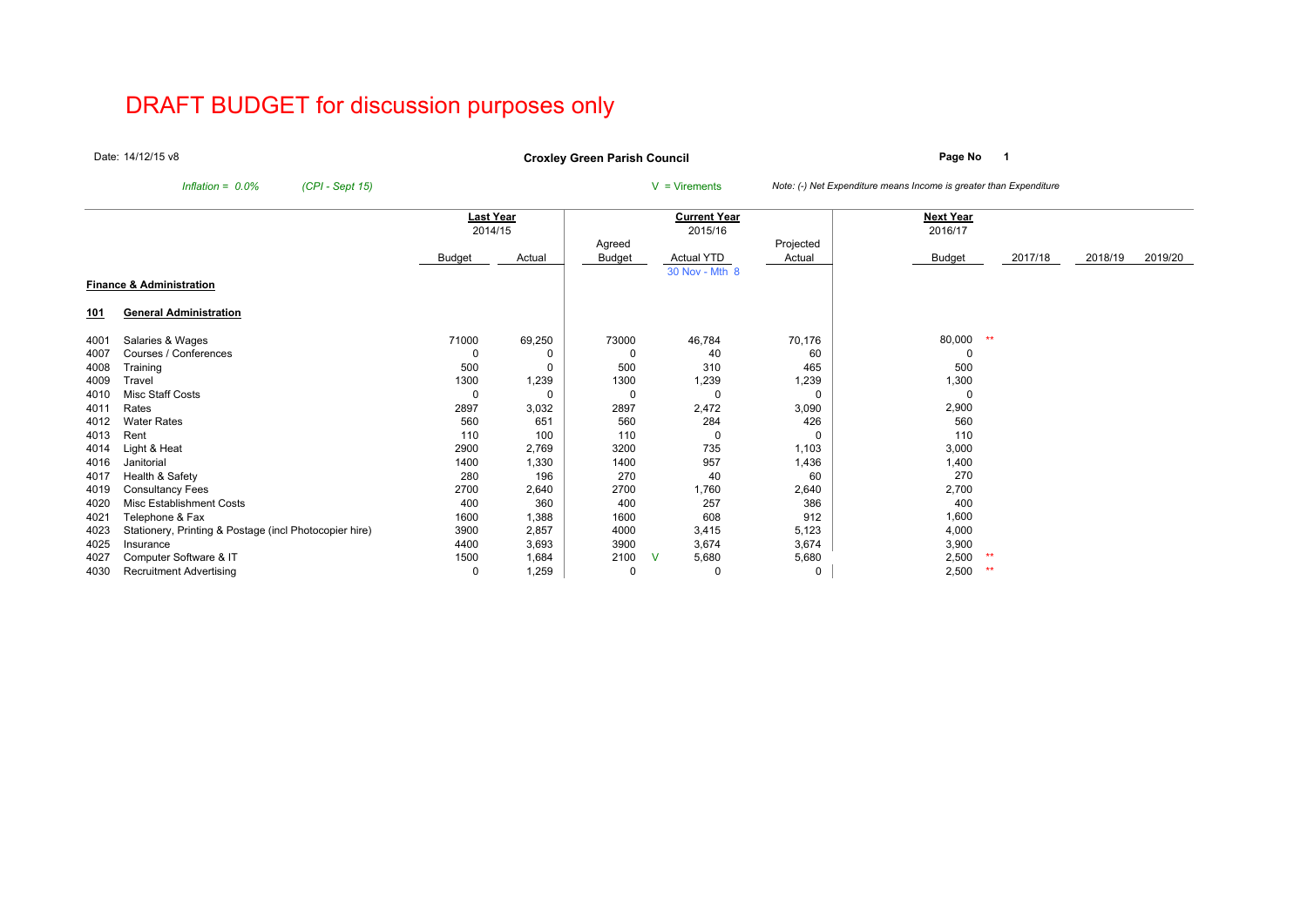# **Page No <sup>2</sup> Croxley Green Parish Council**

|      |                                                   | <b>Last Year</b><br>2014/15 |             | Agreed     | <b>Current Year</b><br>2015/16      | Projected   | <b>Next Year</b><br>2016/17 |             |             |             |
|------|---------------------------------------------------|-----------------------------|-------------|------------|-------------------------------------|-------------|-----------------------------|-------------|-------------|-------------|
|      |                                                   | Budget                      | Actual      | Budget     | <b>Actual YTD</b><br>30 Nov - Mth 8 | Actual      | <b>Budget</b>               | 2017/18     | 2018/19     | 2019/20     |
|      |                                                   |                             |             |            |                                     |             |                             |             |             |             |
| 4036 | <b>Property Maintenance</b>                       | 400                         | 753         | 400        | 719                                 | 1,079       | 400                         |             |             |             |
| 4038 | Maintenance Contracts                             | $\Omega$                    | 0           | 0          | $\mathbf 0$                         | $\Omega$    |                             |             |             |             |
| 4042 | <b>Equipment Maintenance</b>                      | $\Omega$                    | 0           | 0          | $\mathbf 0$                         | $\Omega$    |                             |             |             |             |
| 4046 | <b>Equipment Purchased</b>                        | $\mathbf 0$                 | 471         | 0          | 712                                 | 1,068       |                             |             |             |             |
| 4151 | <b>Bank Charges</b>                               | $\mathbf 0$                 | $\mathbf 0$ | 0          | $\mathbf 0$                         | $\mathbf 0$ | $\Omega$                    |             |             |             |
| 4156 | Audit Fees - External                             | 1,000                       | 600         | 1,000      | 234                                 | 1,000       | 1,000                       |             |             |             |
| 4157 | Audit Fees - Internal                             | 900                         | 738         | 910        | 369                                 | 910         | 910                         |             |             |             |
| 4158 | <b>Accountancy Fees</b>                           | 870                         | 841         | 880        | $\mathbf 0$                         | 880         | 880                         |             |             |             |
|      |                                                   |                             |             |            |                                     |             |                             |             |             |             |
|      | Ext. Decoration of Office                         | $\mathbf 0$                 |             | 0          |                                     | 0           | $\Omega$                    |             |             |             |
|      | 4903/1! New Village Centre                        | 2,500                       |             | 0          |                                     | $\Omega$    |                             |             |             |             |
|      |                                                   |                             |             |            |                                     | 0           |                             |             |             |             |
|      | <b>Balancing figure</b>                           | 0                           |             | 0          |                                     | 0           |                             |             |             |             |
|      | Tfr from Reserves re Salary underspend in 2014/15 | $-8,000$                    |             | $-5,000$   |                                     | 0           |                             |             |             |             |
|      | Tfr from Reserves (if required)                   | 0                           |             | 0          |                                     | 0           |                             |             |             |             |
|      |                                                   | $\mathbf 0$                 |             | $\Omega$   |                                     | $\Omega$    | $\Omega$                    |             |             |             |
|      | <b>OverHead Expenditure</b>                       | 93,117                      | 95,851      | 96,127     | 70,289                              | 101,405     | 110,830                     | 0           | 0           | $\mathbf 0$ |
| 1001 | <b>Rent Recieved</b>                              | $\mathbf 0$                 | 10          | 0          | 10                                  | 10          | 10                          | 10          | 10          | 10          |
| 1076 | Precept                                           | 257,978                     | 257,978     | 273,174    | 273,174                             | 273,174     | 284,021                     |             |             |             |
| 1080 | Miscellaneous Income (TRDC Grant)                 | 12,579                      | 12,579      | 8,428      | 8,428                               | 8,428       | 4,277                       | $\mathbf 0$ | $\mathbf 0$ | $\mathbf 0$ |
| 1090 | <b>Interest Received</b>                          | 30                          | 33          | 30         | 6                                   | 30          | 30                          |             |             |             |
|      | <b>Total Income</b>                               | 270,587                     | 270,600     | 281,632    | 281,618                             | 281,642     | 288,338                     | 10          | 10          | 10          |
|      | 101<br><b>Net Expenditure</b>                     | $-177,470$                  | $-174,749$  | $-185,505$ | $-211,329$                          | $-180,238$  | $-177,508$                  | $-10$       | $-10$       | $-10$       |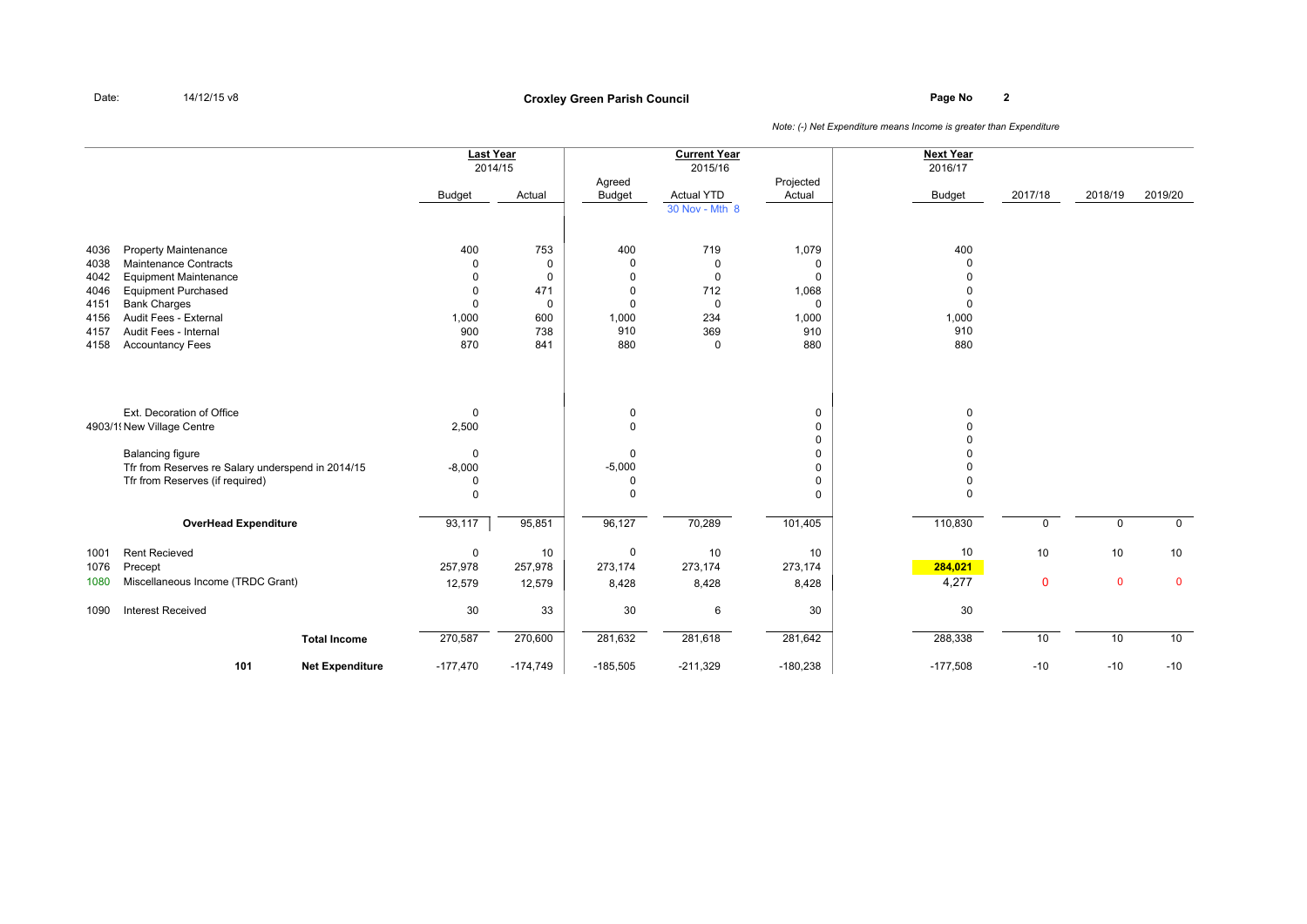### **Page No <sup>3</sup> Croxley Green Parish Council**

|            |                                     |                        | <b>Last Year</b> |         |        | <b>Current Year</b> |           | <b>Next Year</b> |         |         |          |
|------------|-------------------------------------|------------------------|------------------|---------|--------|---------------------|-----------|------------------|---------|---------|----------|
|            |                                     |                        |                  | 2014/15 |        | 2015/16             |           | 2016/17          |         |         |          |
|            |                                     |                        |                  |         | Agreed |                     | Projected |                  |         |         |          |
|            |                                     |                        | Budget           | Actual  | Budget | <b>Actual YTD</b>   | Actual    | Budget           | 2017/18 | 2018/19 | 2019/20  |
|            |                                     |                        |                  |         |        | 30 Nov - Mth 8      |           |                  |         |         |          |
| <u>102</u> | <b>Local Democracy</b>              |                        |                  |         |        |                     |           |                  |         |         |          |
|            |                                     |                        |                  |         |        |                     |           |                  |         |         |          |
| 4020       | Misc Establishment Costs            |                        | 0                |         | 0      |                     | 0         | 0                |         |         |          |
| 4024       | Subscriptions/Publications          |                        | 7400             | 7,350   | 7400   | 7,143               | 7,400     | 7,400            |         |         |          |
| 4033       | Parish Pump Newsletter              |                        | 3400             | 2,773   | 3400   | 318                 | 477       | 3,400            |         |         |          |
| 4201       | <b>Chairman's Discretion Budget</b> |                        | 500              | 461     | 500    | $-400$              | $-400$    | 500              |         |         |          |
| 4251       | <b>Election Expenses</b>            |                        | 1250             | 11,620  | 5000   | 0                   | 5,000     | 5,000            | 1,250   | 1,250   | 1,250    |
| 4300       | Events - Revels on the Green        |                        | 350              |         | 350    | $\mathbf 0$         | $\Omega$  | 350              |         |         |          |
|            |                                     |                        |                  |         |        |                     |           |                  |         |         |          |
|            |                                     |                        |                  |         |        |                     |           |                  |         |         |          |
|            | <b>OverHead Expenditure</b>         |                        | 12,900           | 22,204  | 16,650 | 7,061               | 12,477    | 16,650           | 1,250   | 1,250   | 1,250    |
| 1031       | Map Income                          |                        | 0                | 0       | 0      | 0                   | 0         | 0                |         |         |          |
| 1051       | Advertising Income                  |                        | 1,600            | 503     | 1,600  | 152                 | 500       | 1,600            |         |         |          |
|            |                                     |                        |                  |         |        |                     |           |                  |         |         |          |
|            |                                     | <b>Total Income</b>    | 1,600            | 503     | 1,600  | 152                 | 500       | 1,600            | 0       | 0       | $\Omega$ |
|            |                                     |                        |                  |         |        |                     |           |                  |         |         |          |
|            | 102                                 | <b>Net Expenditure</b> | 11,300           | 21,701  | 15,050 | 6,909               | 11,977    | 15,050           | 1,250   | 1,250   | 1,250    |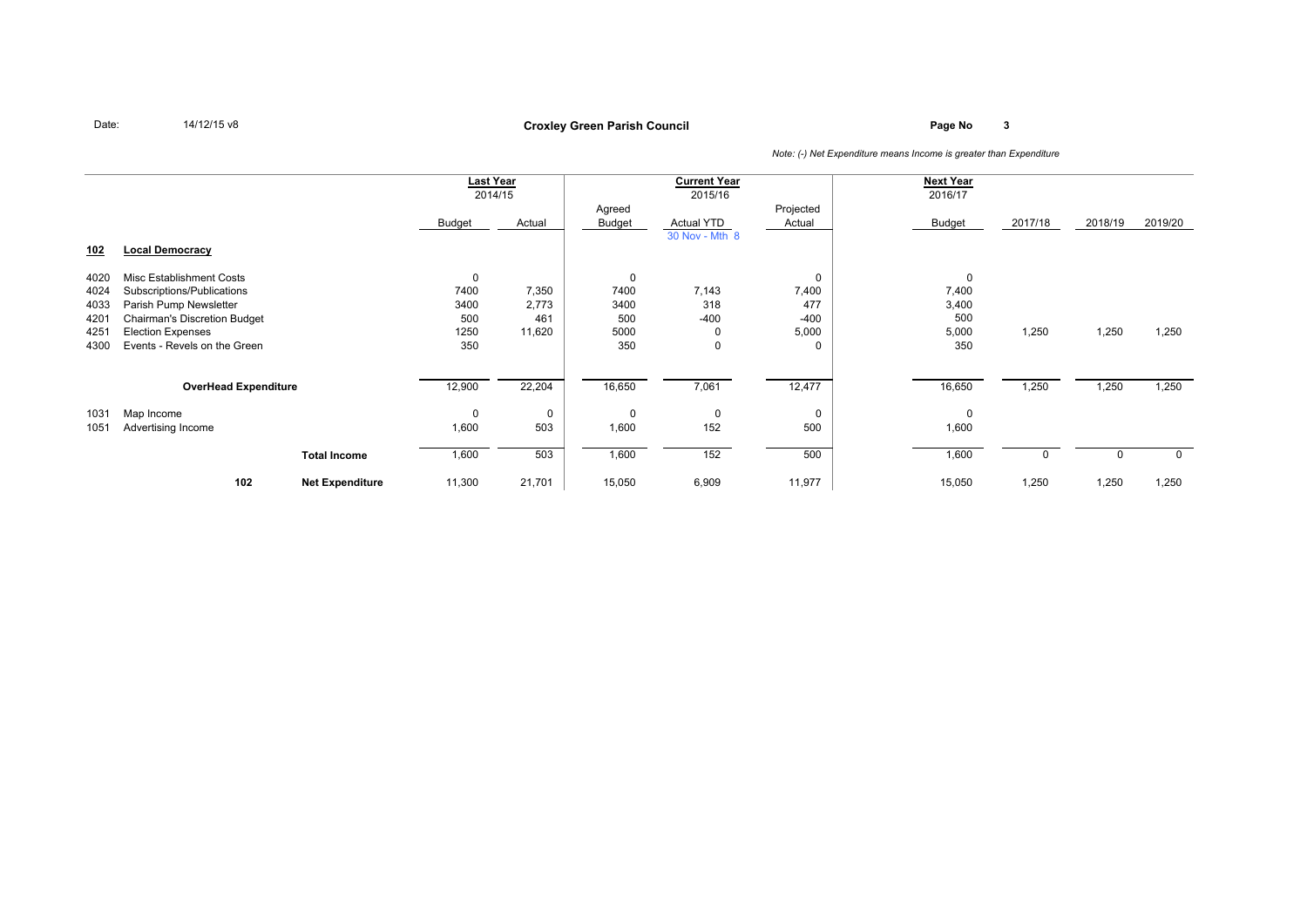### **Page No <sup>4</sup> Croxley Green Parish Council**

|      |                              |               | <b>Last Year</b> |               | <b>Current Year</b> |           | <b>Next Year</b> |             |          |              |
|------|------------------------------|---------------|------------------|---------------|---------------------|-----------|------------------|-------------|----------|--------------|
|      |                              |               | 2014/15          |               | 2015/16             |           | 2016/17          |             |          |              |
|      |                              |               |                  | Agreed        |                     | Projected |                  |             |          |              |
|      |                              | <b>Budget</b> | Actual           | <b>Budget</b> | <b>Actual YTD</b>   | Actual    | Budget           | 2017/18     | 2018/19  | 2019/20      |
|      |                              |               |                  |               | 30 Nov - Mth 8      |           |                  |             |          |              |
| 103  | Groundworks                  |               |                  |               |                     |           |                  |             |          |              |
| 4001 | Salaries & Wages             | 51,500        | 41,810           | 52,000        | 30,048              | 45,072    | $**$<br>57,200   |             |          |              |
| 4006 | <b>Protective Clothing</b>   | 340           | 578              | 340           | 104                 | 156       | 340              |             |          |              |
| 4008 | Training                     | 500           | 1,894            | 500           | 125                 | 188       | 500              |             |          |              |
| 4010 | Misc Staff Costs             | 720           | 588              | 730           | 484                 | 726       | 730              |             |          |              |
| 4012 | <b>Water Rates</b>           | 400           | 495              | 700           | 374                 | 561       | 700              |             |          |              |
| 4016 | Janitorial                   | 0             |                  | 0             |                     | 0         | $\mathbf 0$      |             |          |              |
| 4017 | Health & Safety              | 750           | 26               | 500           | 215                 | 323       | 500              |             |          |              |
| 4018 | Refuse/Green Waste Disposal  | 0             |                  | 0             | 48                  | 72        | $\Omega$         |             |          |              |
| 4020 | Misc Establishment Costs     | 0             |                  | $\Omega$      |                     | 0         | 0                |             |          |              |
| 4036 | <b>Property Maintenance</b>  | 500           | 289              | 500           | 155                 | 233       | 500              |             |          |              |
| 4037 | <b>Grounds Maintenance</b>   | 2,100         | 642              | 1,500         | 464                 | 696       | 1,500            |             |          |              |
| 4038 | <b>Maintenance Contracts</b> | 2,000         | 1,085            | 2,000         |                     | 0         | 2,000            |             |          |              |
| 4041 | <b>Equipment Hire</b>        | $\Omega$      |                  | $\Omega$      | 81                  | 122       | 0                |             |          |              |
| 4042 | <b>Equipment Maintenance</b> | 600           | 2,334            | 1,500         | 103                 |           | 1,500            |             |          |              |
| 4046 | <b>Equipment Purchased</b>   | 500           | 2,066            | 750           | 318                 |           | 500              |             |          |              |
| 4047 | Footpath Maintenance         | 0             | 33               | $\Omega$      |                     | $\Omega$  | 0                |             |          |              |
| 4051 | Vehicle License & Insurance  | 2,500         | 2,124            | 2,500         | 1,886               |           | 2,500            |             |          |              |
| 4055 | Fuel & Oil - LS08 WCP        | 1,300         | 769              | 1,000         | 676                 | 1,014     | 1,000            |             |          |              |
| 4060 | Fuel & Oil - Groundworks     | 830           | 755              | 840           | 288                 | 432       | 840              |             |          |              |
| 4070 | Maintenance - LS08 WCP       | 550           | 370              | 560           | 202                 | 303       | 560              |             |          |              |
| 4071 | Maintenance - Tractor        | 1,100         | 1,361            | 1,100         | $\Omega$            |           | 1,100            |             |          |              |
| 4072 | Maintenance - Ride on Mower  | 500           | 81               | 500           | 255                 | 383       | 500              |             |          |              |
|      | <b>OverHead Expenditure</b>  | 66,690        | 57,300           | 67,520        | 35,826              | 50,279    | 72,470           | $\mathbf 0$ | $\Omega$ | $\mathsf{O}$ |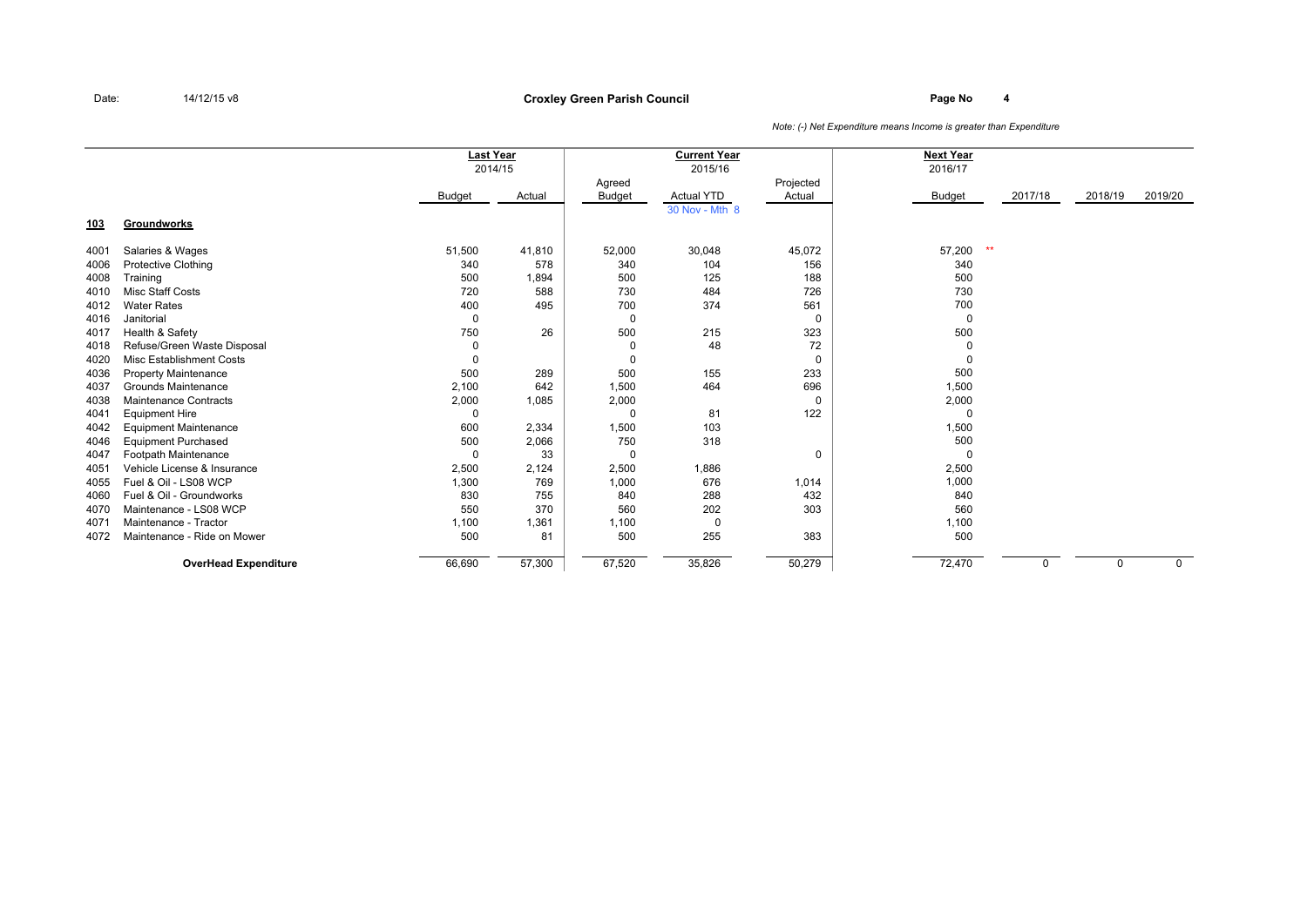**Page No <sup>5</sup> Croxley Green Parish Council**

|                      |                                                                               |                        |             | <b>Last Year</b><br>2014/15 |                       | <b>Current Year</b><br>2015/16      | Projected   | <b>Next Year</b><br>2016/17     |         |         |             |
|----------------------|-------------------------------------------------------------------------------|------------------------|-------------|-----------------------------|-----------------------|-------------------------------------|-------------|---------------------------------|---------|---------|-------------|
|                      |                                                                               |                        | Budget      | Actual                      | Agreed<br>Budget      | <b>Actual YTD</b><br>30 Nov - Mth 8 | Actual      | Budget                          | 2017/18 | 2018/19 | 2019/20     |
| 1061<br>1062<br>1080 | Agency Income - HCC Mtce<br>Agency Income - TRDC Mtce<br>Miscellaneous Income |                        | 0<br>0<br>0 | 0<br>0<br>0                 | 0<br>$\mathbf 0$<br>0 | 0<br>$\mathbf 0$<br>$\mathbf 0$     | 0<br>0<br>0 | 0<br>$\mathbf 0$<br>$\mathbf 0$ |         |         |             |
|                      |                                                                               | <b>Total Income</b>    | 0           | $\Omega$                    | 0                     | 0                                   | 0           | 0                               | 0       | 0       | 0           |
|                      | 103                                                                           | <b>Net Expenditure</b> | 66,690      | 57,300                      | 67,520                | 35,826                              | 50,279      | 72,470                          | 0       | 0       | $\mathbf 0$ |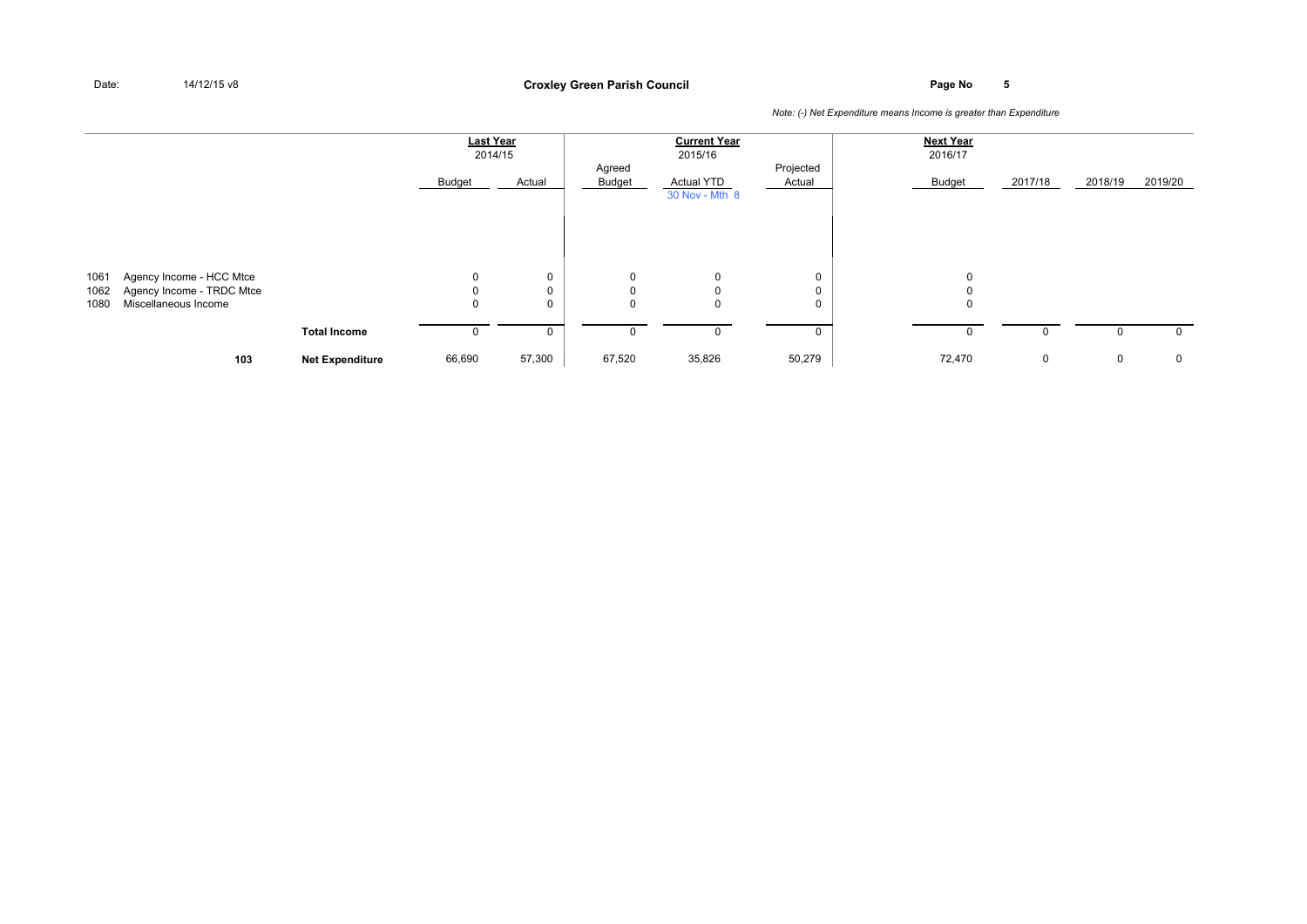**Page No <sup>6</sup> Croxley Green Parish Council**

|              |                                                    |                        | <b>Last Year</b> | 2014/15        |                      | <b>Current Year</b><br>2015/16      |                     | <b>Next Year</b><br>2016/17 |              |         |             |
|--------------|----------------------------------------------------|------------------------|------------------|----------------|----------------------|-------------------------------------|---------------------|-----------------------------|--------------|---------|-------------|
|              |                                                    |                        | <b>Budget</b>    | Actual         | Agreed<br>Budget     | <b>Actual YTD</b><br>30 Nov - Mth 8 | Projected<br>Actual | Budget                      | 2017/18      | 2018/19 | 2019/20     |
| 107          | <b>Grants (incl S137/S145)</b>                     |                        |                  |                |                      |                                     |                     |                             |              |         |             |
| 4200         | <b>Councils Charity Expenditure</b>                |                        | 3,000            | 1,100          | 3,000                | 2,630                               |                     | 3,000                       |              |         |             |
| 4260         | Community/Village Hall Grant                       |                        | 7,100            | 8,542          | 8,425                | 8,425                               |                     | 8,988                       |              |         |             |
| 4711         | Grants:<br>S137 etc - General                      |                        | 3,000            | $-1,126$       | 1,500                | $-1,104$                            |                     | 1,500                       |              |         |             |
|              | Stained Glass Window or Doors at All Saints Church |                        |                  |                | 5,000                | $\overline{0}$                      | 0                   | 5,000                       |              |         |             |
|              | Tfr from Reserves                                  |                        | $\mathsf 0$      |                | 0                    |                                     |                     | $-5,000$                    |              |         |             |
|              | <b>OverHead Expenditure</b>                        |                        | 13,100           | 8,516          | 17,925               | 9,951                               | $\mathsf{O}$        | 13,488                      | $\mathbf 0$  | 0       | $\mathbf 0$ |
| 1077<br>1200 | <b>Grants Received</b><br>Councils Charity Income  |                        | 0<br>3,000       | 0<br>1,617     | $\mathbf 0$<br>3,000 | $\overline{0}$<br>1,835             | $\mathbf 0$         | $\mathbf 0$<br>3,000        |              |         |             |
|              |                                                    | <b>Total Income</b>    | 3,000            | 1,617          | 3,000                | 1,835                               | $\mathsf{O}$        | 3,000                       | $\mathbf{0}$ | 0       | 0           |
|              | 107                                                | <b>Net Expenditure</b> | 10,100           | 6,899          | 14,925               | 8,116                               | 0                   | 10,488                      | $\mathbf 0$  | 0       | $\mathbf 0$ |
| <b>150</b>   | <b>Community/Village Hall</b>                      |                        |                  |                |                      |                                     |                     |                             |              |         |             |
|              | Works                                              |                        | $\mathsf 0$      | 0              | $\mathsf{O}$         | $\mathbf 0$                         | 0                   | $\pmb{0}$                   | $\mathbf 0$  | 0       | $\mathbf 0$ |
|              | Tfr from Reserves                                  |                        | 0                | $\mathbf 0$    | 0                    | $\overline{0}$                      | $\mathbf 0$         | $\mathbf 0$                 | $\mathbf 0$  | 0       | $\mathbf 0$ |
|              | <b>OverHead Expenditure</b>                        |                        | $\overline{0}$   | $\overline{0}$ | 0                    | $\mathbf 0$                         | $\overline{0}$      | $\mathsf 0$                 | $\mathbf 0$  | 0       | $\mathbf 0$ |
|              |                                                    |                        | $\mathsf 0$      | $\mathsf 0$    | $\mathsf{O}$         | $\mathsf 0$                         | 0                   | $\mathbf 0$                 |              |         |             |
|              |                                                    | <b>Total Income</b>    | $\mathbf 0$      | $\mathbf 0$    | $\mathsf{O}$         | $\mathbf 0$                         | $\mathsf{O}$        | $\mathbf 0$                 | $\mathbf 0$  | 0       | 0           |
|              | 150                                                | <b>Net Expenditure</b> | 0                | $\mathsf 0$    | 0                    | $\mathsf 0$                         | 0                   | $\pmb{0}$                   | 0            | 0       | 0           |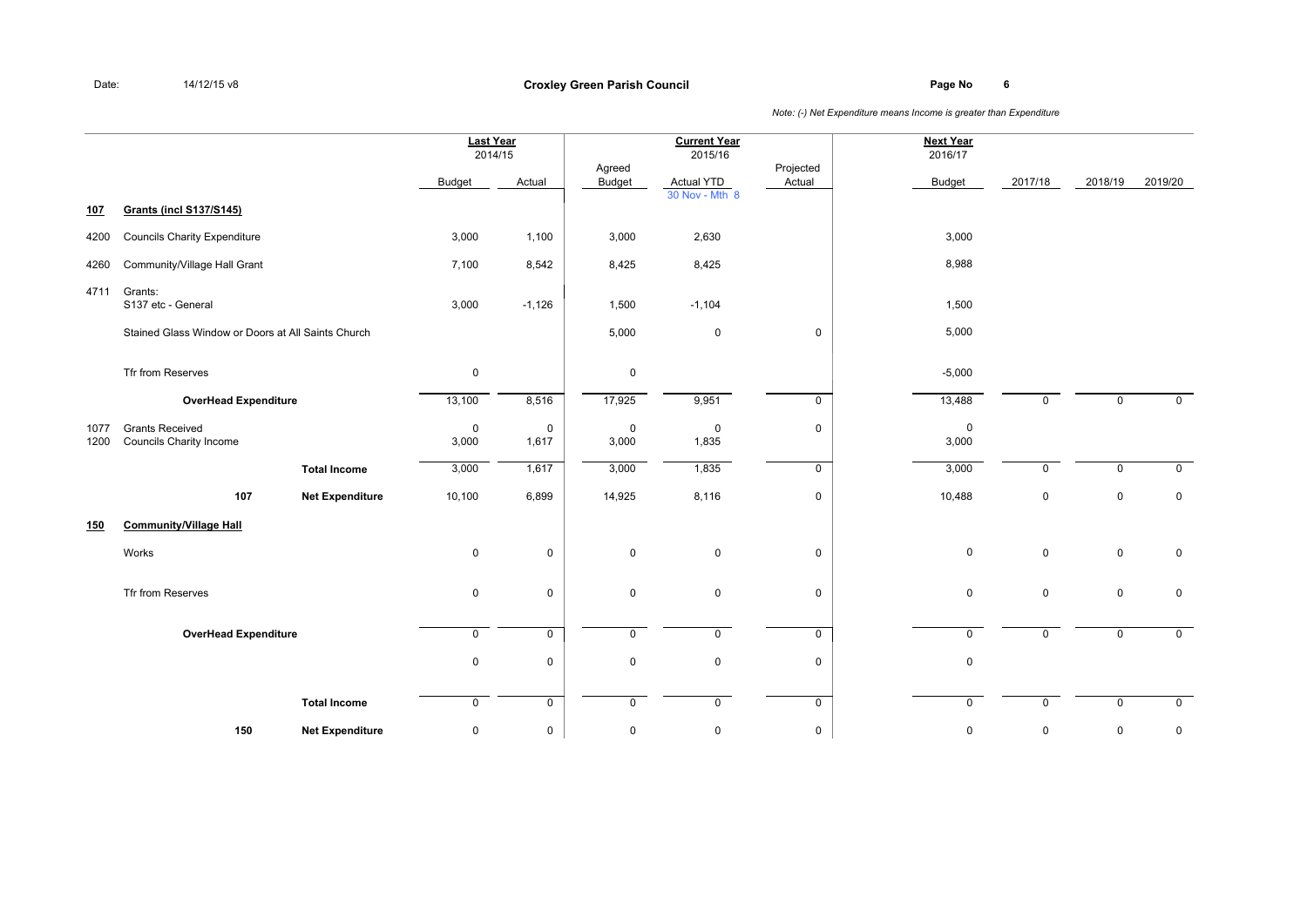## **Page No <sup>7</sup> Croxley Green Parish Council**

|            |                                           |               | <b>Last Year</b><br>2014/15 |                         | <b>Current Year</b><br>2015/16 |                     | <b>Next Year</b><br>2016/17 |                                 |
|------------|-------------------------------------------|---------------|-----------------------------|-------------------------|--------------------------------|---------------------|-----------------------------|---------------------------------|
|            |                                           | <b>Budget</b> | Actual                      | Agreed<br><b>Budget</b> | <b>Actual YTD</b>              | Projected<br>Actual | <b>Budget</b><br>2017/18    | 2018/19<br>2019/20              |
|            |                                           |               |                             |                         | 30 Nov - Mth 8                 |                     |                             |                                 |
| <u>199</u> | F & A Capital & Projects                  |               |                             |                         |                                |                     |                             |                                 |
| 4175       | Sale of Assets                            | 0             |                             | $\Omega$                | 0                              |                     | $\mathbf 0$                 |                                 |
| 4823       | Tfr to Vehicle Repl Fund                  | 4,000         | 4,000                       | 4,000                   | $\mathbf{0}$                   | 4,000               | 4,000                       |                                 |
| 4824       | Tfr to Equipt Repl Fund                   | 3,000         | 3,000                       | 3,000                   | <sup>0</sup>                   | 3,000               | 3,000                       |                                 |
| 4873       | Tfr from Vehicle Repl Fund                | 0             | 0                           | $\Omega$                | 0                              |                     | 0                           |                                 |
| 4874       | Tfr from Equipt Repl Fund                 | 0             | 0                           | $\Omega$                | 0                              |                     | 0                           |                                 |
| 4901       | CAP F & A - Eqpt Purchase:-               | $\mathbf 0$   | $\mathbf 0$                 | 0                       | 0                              |                     | 0                           |                                 |
| c4046      | Replacement gazebo                        |               |                             | 490                     | $\mathbf 0$                    | c4046/101           | 0                           |                                 |
| c4046/     | Four folding tables                       |               |                             | 160                     | 0                              | c4046/101           | 0                           |                                 |
|            | <b>Virtual Notice Board</b>               |               |                             | $\Omega$                | $\vee$<br>$\mathbf 0$          | $\mathbf 0$         | $\mathbf 0$                 |                                 |
|            | <b>Annual Civic Award</b>                 |               |                             |                         |                                | 300                 | 200                         |                                 |
|            | Depot Extension (Plans)                   | 3,000         |                             | 3,000                   | $\mathbf 0$                    |                     | 3,000                       | 15,000                          |
|            | Trf from Reserves (Depot Extension Plans) | $-3,000$      |                             | $-3,000$                |                                |                     | $-3,000$                    |                                 |
|            | Depot Extension                           | 0             |                             | $\Omega$                | $\pmb{0}$                      |                     | $\Omega$                    | 15,000                          |
| 4903       | CAP F&A New Village Centre                |               |                             |                         | $\Omega$                       |                     |                             |                                 |
| 4963       | PCSO Funding                              | 28,500        | 28,500                      | 28,500                  | 14,250                         | 28,500              | 28,500                      |                                 |
|            |                                           | 0             |                             |                         |                                |                     | 0                           |                                 |
|            | <b>OverHead Expenditure</b>               | 35,500        | 35,500                      | 36,150                  | 14,250                         | 35,800              | 35,700                      | 15,000<br>15,000<br>$\mathbf 0$ |
|            | 199<br><b>Net Expenditure</b>             | 35,500        | 35,500                      | 36,150                  | 14,250                         | 35,800              | 35,700                      | 0<br>15,000<br>15,000           |
|            |                                           |               |                             |                         |                                |                     |                             |                                 |
|            | Finance & Administration - Expenditure    | 221,307       | 219,371                     | 234,372                 | 137,377                        | 199,960             | 249,138<br>1,250            | 16,250<br>16,250                |
|            | Income                                    | 275,187       | 272,720                     | 286,232                 | 283,605                        | 282,142             | 292,938                     | 10<br>10<br>10                  |
|            |                                           |               |                             |                         |                                |                     |                             |                                 |
|            | <b>Net Expenditure</b>                    | $-53,880$     | $-53,349$                   | $-51,860$               | $-146,228$                     | $-82,182$           | $-43,800$<br>1,240          | 16,240<br>16,240                |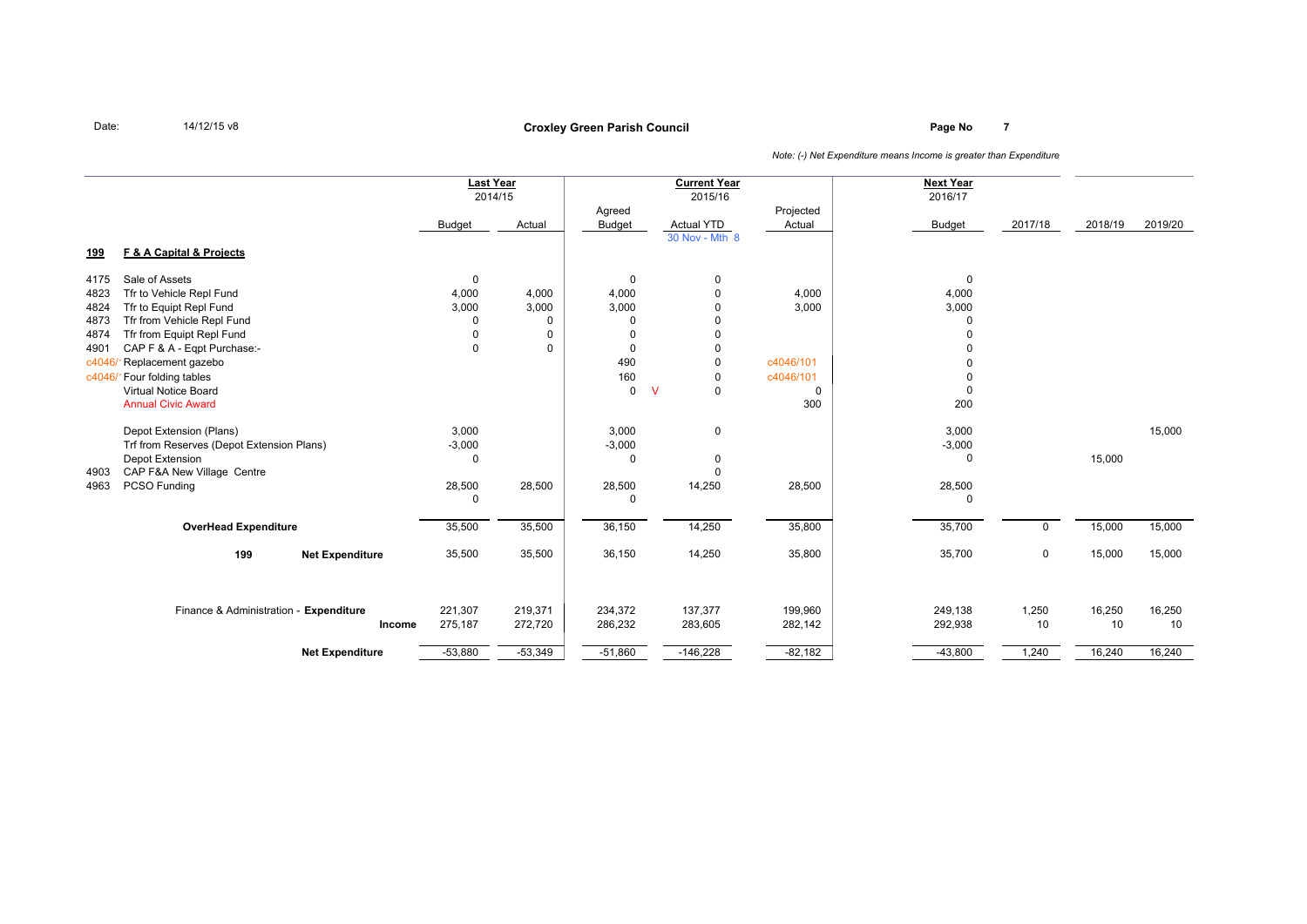# **Page No <sup>8</sup> Croxley Green Parish Council**

|      |                                  | Last Year<br>2015/16 |             |                  | <b>Current Year</b><br>2015/16      |                     | <b>Next Year</b><br>2016/17 |         |         |         |
|------|----------------------------------|----------------------|-------------|------------------|-------------------------------------|---------------------|-----------------------------|---------|---------|---------|
|      |                                  | Budget               | Actual      | Agreed<br>Budget | <b>Actual YTD</b><br>30 Nov - Mth 8 | Projected<br>Actual | Budget                      | 2017/18 | 2018/19 | 2019/20 |
|      | <b>Environment &amp; Amenity</b> |                      |             |                  |                                     |                     |                             |         |         |         |
| 202  | <b>The Green</b>                 |                      |             |                  |                                     |                     |                             |         |         |         |
| 4042 | <b>Equipment Maintenance</b>     | 0                    | 0           | 0                | $\mathbf 0$                         | 0                   | 0                           | 0       | 0       | 0       |
|      | Fly tipping                      |                      |             |                  |                                     |                     | 500                         | 500     | 500     | 500     |
|      | <b>OverHead Expenditure</b>      | 0                    | 0           |                  |                                     |                     | 500                         | 500     | 500     | 500     |
|      | 202<br><b>Net Expenditure</b>    | 0                    | $\mathbf 0$ | 0                | $\mathbf 0$                         | 0                   | 500                         | 500     | 500     | 500     |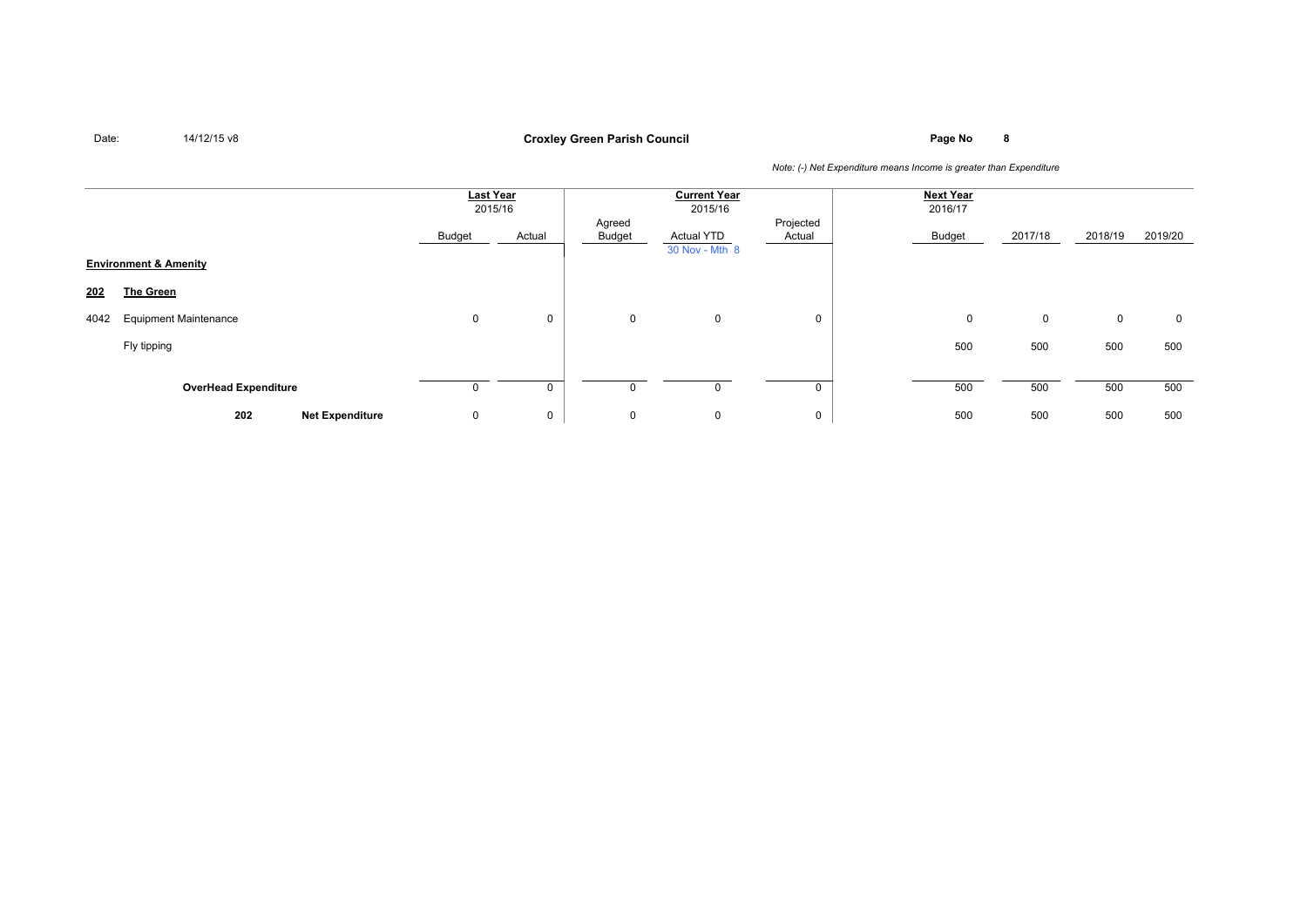### **Page No <sup>9</sup> Croxley Green Parish Council**

|      |                                                          |                                                                      | <b>Last Year</b><br>2014/15 |        | Agreed      | <b>Current Year</b><br>2015/16 | Projected | <b>Next Year</b><br>2016/17 |          |             |             |
|------|----------------------------------------------------------|----------------------------------------------------------------------|-----------------------------|--------|-------------|--------------------------------|-----------|-----------------------------|----------|-------------|-------------|
|      |                                                          |                                                                      | <b>Budget</b>               | Actual | Budget      | <b>Actual YTD</b>              | Actual    | <b>Budget</b>               | 2017/18  | 2018/19     | 2019/20     |
|      |                                                          |                                                                      |                             |        |             | 30 Nov - Mth 8                 |           |                             |          |             |             |
| 203  | Open Spaces & Trees                                      |                                                                      |                             |        |             |                                |           |                             |          |             |             |
| 4037 | Grounds Maintenance                                      |                                                                      | 0                           |        | 0           |                                | 0         | 0                           | 0        | 0           | $\mathbf 0$ |
| 4038 | Maintenance Contracts                                    |                                                                      | 0                           |        | 0           |                                | 0         | 0                           | 0        | $\mathbf 0$ | $\mathbf 0$ |
| 4048 | Plants, Shrubs & Trees - General                         |                                                                      | 1,000                       | 126    | 500         |                                | $\Omega$  | 500                         | 500      | 500         | 500         |
| 4049 | Dog Hygiene                                              |                                                                      | 10,000                      | 13,038 | 10,000      | 7,848                          | 11,772    | 10,000                      | 10,000   | 10,000      | 10,000      |
|      | - Disposal<br>- Bags                                     | £4,146<br>$\rightarrow$ At mth x<br>£1,064<br>$\rightarrow$ At mth x |                             |        |             |                                |           |                             |          |             |             |
| 4699 | Stones Orchard Fund                                      | - Hedging                                                            | 3,000                       | 230    | 1,000       | 27                             | 27        | 1,500                       | 500      |             |             |
|      |                                                          | - Hedge Consult<br>- Trees                                           | O                           |        | 500         |                                | $\Omega$  | $\Omega$                    |          |             |             |
|      |                                                          | - Projects                                                           | 1,000                       |        | 1,000       |                                | 0         | 1,000                       | 1,000    | 1,000       | 1,000       |
|      | From Reserves (ex Projects 2015)                         |                                                                      |                             |        |             |                                |           | $-1,000$                    |          |             |             |
|      | From Reserves (ex Plants. Shrubs & Trees - General 2014) |                                                                      | $-3,000$                    |        | $-500$      |                                |           | $-500$                      |          |             |             |
|      | From Reserves (ex Hedging 2014)                          |                                                                      |                             |        | $-1000$     |                                |           | $-1,000$                    | $-1000$  | $-1000$     |             |
|      | <b>OverHead Expenditure</b>                              |                                                                      | 12,000                      | 13,394 | 11,500      | 7,875                          | 11,799    | 10,500                      | 11,000   | 10,500      | 11,500      |
| 1077 | <b>Grants Received</b>                                   |                                                                      | 0                           | 405    | $\mathbf 0$ | 0                              | 0         | $\mathbf 0$                 | 0        | $\mathbf 0$ | $\mathbf 0$ |
| 10   | Dog Bag Donations                                        |                                                                      |                             |        |             |                                |           | 200                         |          |             |             |
|      |                                                          | <b>Total Income</b>                                                  | 0                           | 405    | $\mathbf 0$ | 0                              | 0         | 200                         | $\Omega$ | $\mathbf 0$ | $\mathbf 0$ |
|      | 203                                                      | <b>Net Expenditure</b>                                               | 12,000                      | 12,989 | 11,500      | 7,875                          | 11,799    | 10,300                      | 11,000   | 10,500      | 11,500      |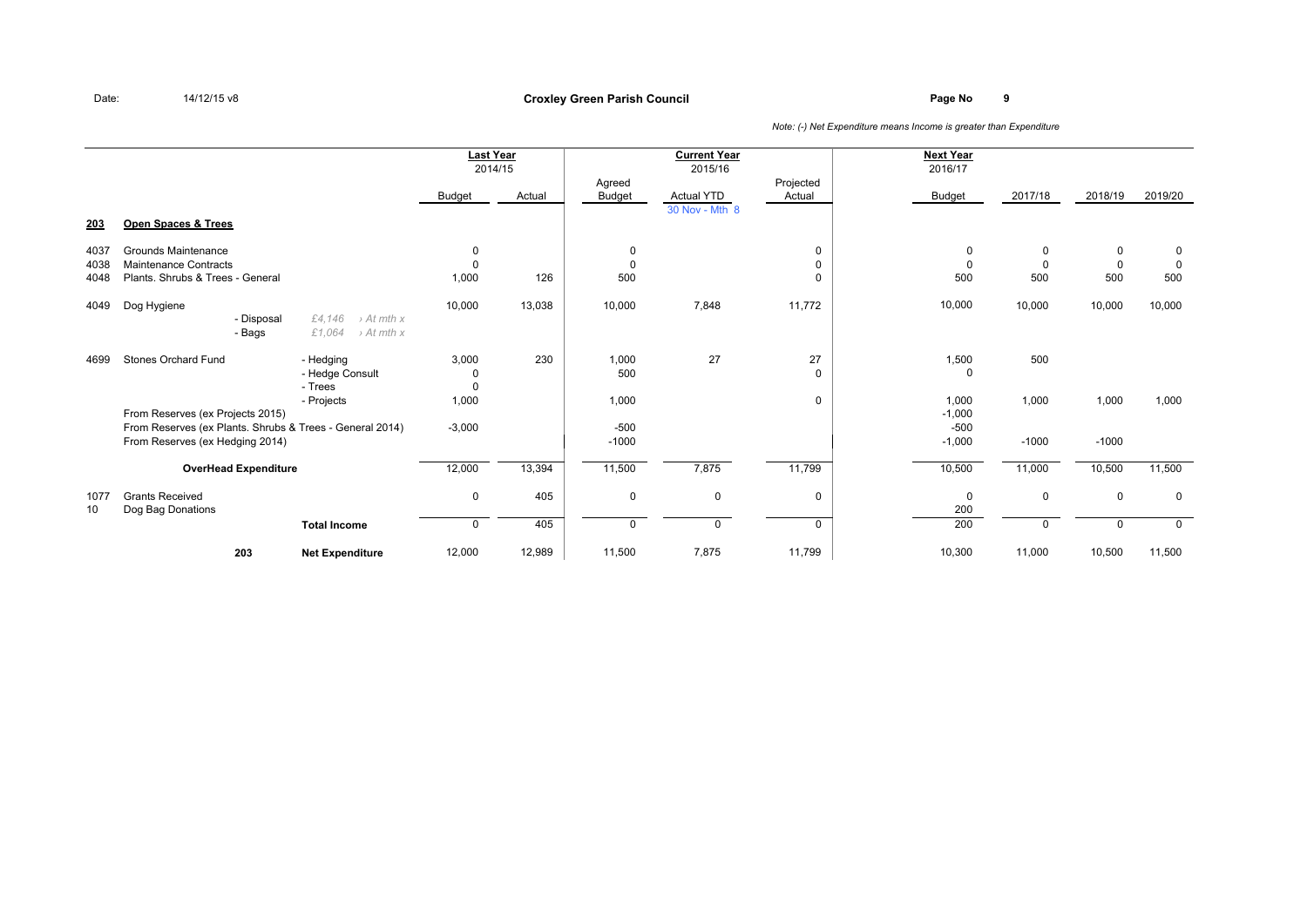### **Page No <sup>10</sup> Croxley Green Parish Council**

|      |                                      |                                  | <b>Last Year</b><br>2014/15 |                         | <b>Current Year</b><br>2015/16 |                     | <b>Next Year</b><br>2016/17 |             |             |                |
|------|--------------------------------------|----------------------------------|-----------------------------|-------------------------|--------------------------------|---------------------|-----------------------------|-------------|-------------|----------------|
|      |                                      | <b>Budget</b>                    | Actual                      | Agreed<br><b>Budget</b> | <b>Actual YTD</b>              | Projected<br>Actual | <b>Budget</b>               | 2017/18     | 2018/19     | 2019/20        |
| 211  | <b>Events/Projects</b>               |                                  |                             |                         | 30 Nov - Mth 8                 |                     |                             |             |             |                |
| 4601 | Garden Competition                   | $\mathbf 0$                      |                             | 0                       |                                | $\mathbf 0$         | $\mathbf 0$                 |             |             |                |
| 4602 | Quiz Night                           | 50                               |                             | 50                      |                                |                     | 50                          |             |             |                |
| 4604 | Campaigns & Comps.                   | $\mathbf 0$                      |                             | $\mathbf 0$             |                                |                     | $\mathbf 0$                 |             |             |                |
| 4605 | Christmas Lights                     | 8,500                            | 8,772                       | 9,500                   | $\mathsf{V}$<br>6,333          |                     | 8,500                       |             |             |                |
| 4610 | Fireworks on Green                   | 4,500                            | 4,425                       | 5,000                   | 50                             |                     | 5,000                       |             |             |                |
| 4611 | Senior Citizens Seaside/Outing       | 1,200                            | 1,060                       | 1,200                   | 1,100                          |                     | 1,200                       | 1,200       | 1,200       |                |
| 4615 | Library Xmas Tree (External)         | 500                              | 640                         | 500                     |                                |                     | 500                         |             |             |                |
| 4616 | Picnic in the Park                   | $\mathbf 0$                      |                             | 500                     |                                |                     | $\mathbf 0$                 | $\mathbf 0$ | $\mathbf 0$ |                |
| 4617 | Wassail                              | 250                              | 100                         | 150                     |                                |                     | 150                         | 150         | 150         |                |
| 4618 | Dog Show                             | 250                              |                             | 200                     | 50                             |                     | 200                         | 200         | 200         |                |
| 4619 | Local Travel Map                     | 1,000                            |                             | 1,000                   |                                |                     | 1,000                       |             |             |                |
| 4620 | <b>Bird Boxes</b>                    | 150                              | 205                         | 150                     |                                |                     | 150                         | 150         | 150         |                |
| 4621 | Ponds                                | 1,000                            | 1,000                       | 0                       | $-1,000$                       |                     | $\mathbf 0$                 |             |             |                |
|      | Remembrance Day -Brass Band          |                                  |                             |                         |                                |                     | 250                         | 250         | 250         |                |
| 4622 | Poppies on The Green                 |                                  |                             | 230                     | $\mathbf 0$                    | 230                 | 250                         | 150         |             |                |
| 4700 | Projects (Brass Band WW1)            |                                  | 350                         |                         |                                |                     |                             |             |             |                |
|      | The Great Pram Race                  |                                  |                             |                         |                                |                     | 500                         | 500         | 500         |                |
|      | Tfr from Reserves                    |                                  | $\mathbf 0$                 | $\mathbf 0$             |                                | $\mathbf 0$         | $\mathbf 0$                 |             |             |                |
| 4877 |                                      |                                  |                             |                         |                                |                     |                             |             |             |                |
| 4878 | Tfr from Reserves (Local Travel Map) | $\mathbf 0$                      |                             | $-1,000$                |                                | $-1,000$            | $-1,000$                    |             |             |                |
|      | <b>OverHead Expenditure</b>          | 17,400                           | 16,552                      | 17,480                  | 6,533                          | $-770$              | 16,750                      | 2,600       | 2,450       | $\mathsf{O}$   |
|      |                                      |                                  |                             |                         |                                |                     |                             |             |             |                |
| 1077 | Grants and Donatons Received         |                                  | 0                           | 0                       | 0                              | $\mathbf 0$         | $\mathbf 0$                 |             |             |                |
|      | 1078(2! Flowers for Croxley Income   | $\Omega$                         |                             | $\mathbf 0$             | $\mathbf 0$                    | 0                   | $\mathbf 0$                 | $\mathbf 0$ | $\mathbf 0$ | $\mathbf 0$    |
|      | 1079(2! Play Area Income             |                                  | 0                           | $\mathbf 0$             | $\mathbf 0$                    | 0                   | 0                           |             |             |                |
|      | 1080(2! Miscellaneous Income         |                                  | $\Omega$                    | $\Omega$                | $\Omega$                       | 0                   | 0                           |             |             |                |
|      |                                      |                                  |                             |                         |                                |                     |                             |             |             |                |
|      |                                      | <b>Total Income</b>              | 0<br>0                      | $\mathbf 0$             | 0                              | $\mathbf 0$         | $\mathbf 0$                 | 0           | 0           | $\overline{0}$ |
|      | 211                                  | 17,400<br><b>Net Expenditure</b> | 16,552                      | 17,480                  | 6,533                          | $-770$              | 16,750                      | 2,600       | 2,450       | $\mathbf 0$    |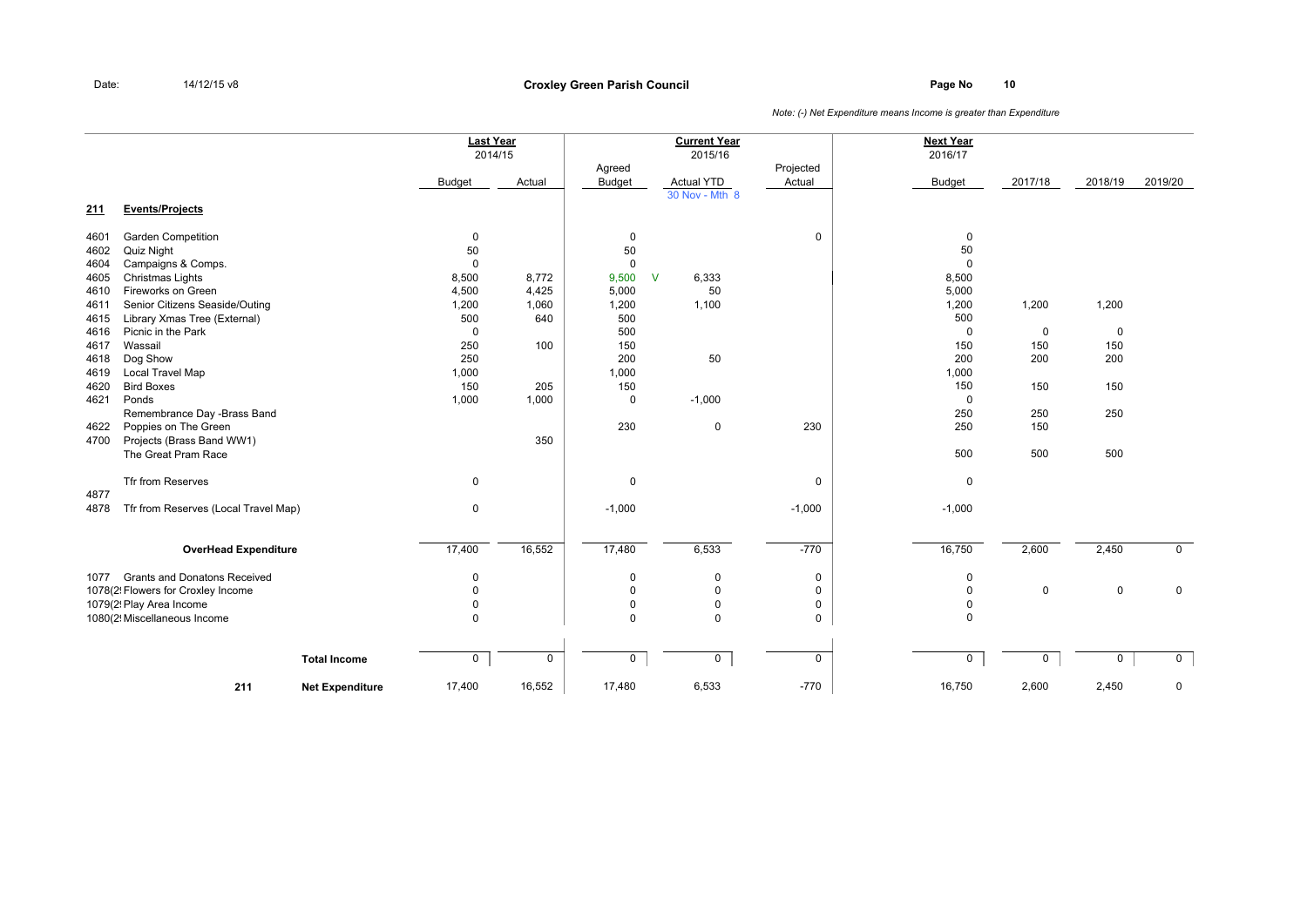**Page No <sup>11</sup> Croxley Green Parish Council**

|                      |                                                                      | Last Year      | 2014/15 |                  | <b>Current Year</b><br>2015/16      |                     | <b>Next Year</b><br>2016/17 |              |         |             |
|----------------------|----------------------------------------------------------------------|----------------|---------|------------------|-------------------------------------|---------------------|-----------------------------|--------------|---------|-------------|
| 221                  | <u>MSC</u>                                                           | Budget         | Actual  | Agreed<br>Budget | <b>Actual YTD</b><br>30 Nov - Mth 8 | Projected<br>Actual | Budget                      | 2017/18      | 2018/19 | 2019/20     |
| 4042<br>4830<br>4880 | <b>Equipment Maintenance</b><br>Tfr to MSC Fund<br>Tfr from MSC Fund | 1000<br>0<br>0 | $-100$  | 1000<br>0<br>0   | 0<br>0<br>0                         | 0<br>0<br>0         | 1,000<br>$\Omega$<br>0      |              |         |             |
|                      | <b>OverHead Expenditure</b>                                          | 1,000          | $-100$  | 1,000            | 0                                   | 0                   | 1,000                       | <sup>0</sup> | 0       | 0           |
| 1063                 | MSC 2/3 TRDC Contribution to Repairs                                 | 0              | U       | 0                | 0                                   | 0                   | 0                           | $\mathbf{0}$ | 0       | $\mathbf 0$ |
|                      | 221<br><b>Net Expenditure</b>                                        | 1,000          | $-100$  | 1,000            | 0                                   | 0                   | 1,000                       | 0            | 0       | $\mathbf 0$ |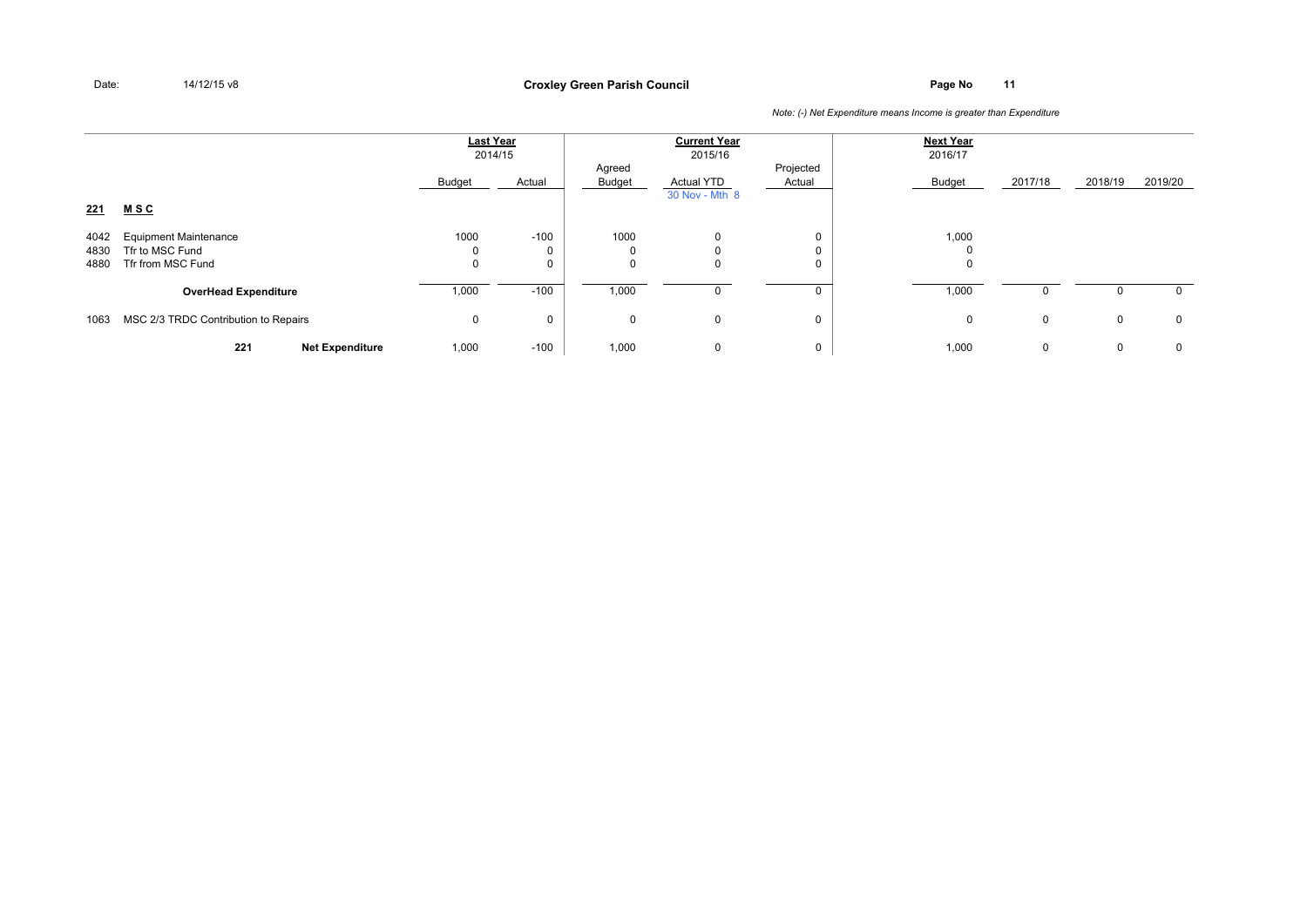### **Page No <sup>12</sup> Croxley Green Parish Council**

|              |                                                                | <b>Last Year</b> | 2014/15      |                         | <b>Current Year</b><br>2015/16 |                     |              | <b>Next Year</b><br>2016/17 |             |             |             |
|--------------|----------------------------------------------------------------|------------------|--------------|-------------------------|--------------------------------|---------------------|--------------|-----------------------------|-------------|-------------|-------------|
|              |                                                                | <b>Budget</b>    | Actual       | Agreed<br><b>Budget</b> | <b>Actual YTD</b>              | Projected<br>Actual |              | <b>Budget</b>               | 2017/18     | 2018/19     | 2019/20     |
| 299          | <b>E &amp; A Capital &amp; Projects</b>                        |                  |              |                         | 30 Nov - Mth 8                 |                     |              |                             |             |             |             |
| 4932         | War Memorial                                                   | 200              | $\mathbf 0$  | 200                     | $\pmb{0}$                      | 0                   |              | 200                         |             |             |             |
| 4934         | Flowers in Croxley                                             | $\Omega$         | $\mathbf 0$  | $\mathbf 0$             | $\mathbf 0$                    | $\mathbf 0$         |              | $\Omega$                    |             |             |             |
| 4935         | Project - Village Signs                                        | 0                | $\mathbf 0$  | 0                       | $\Omega$                       | 0                   |              | $\Omega$                    |             |             |             |
| 4936         | School Gardening Clubs                                         | $\mathbf 0$      | $\mathbf{0}$ | $\Omega$                | $\Omega$                       | $\mathbf 0$         |              | $\Omega$                    |             |             |             |
| 4937         | Development of Play Areas                                      | 7,000            | 7,000        | 5,000                   | $\mathbf 0$                    | 5,000               | (to EM Res.) | $\mathbf 0$                 |             |             |             |
| 4938         | <b>Brown Bin Caddy Liners</b>                                  | 180              | 640          | 180                     | 640                            | 320                 |              | 250                         |             |             |             |
| 4970         | Stop Parking on Green Initiative                               | 2,500            |              | $\Omega$                | 0                              | 0                   |              | 0                           |             |             |             |
| 4961         | Commemorative Plaques on oak trees                             | 2,250            | 790          | 1,460                   | $\Omega$                       | $\mathbf 0$         |              | 1,460                       |             | 400         |             |
| 4969<br>4940 | Canal Adoption Scheme/Towing Path works<br><b>Local Market</b> | 1,500<br>250     | 62           | 500<br>300              | $\mathbf 0$                    | 100<br>300          |              | 400<br>300                  | 400<br>300  | 300         |             |
| 4933         | Information Board - Stones Orchard                             | 0                |              | 1,000                   |                                | 0                   |              | 1,000                       |             |             |             |
| 4972         | WW2 VE/VJ Commemorative Service                                | $\Omega$         |              | $\mathbf{0}$            | 250<br>$\vee$                  | $\Omega$            |              | $\Omega$                    |             |             |             |
|              | Defribrillators - new                                          |                  |              |                         |                                | 1,300               |              | 1,500                       |             |             |             |
|              | Defribrillators - Maintenance                                  |                  |              |                         |                                |                     |              | 500                         |             |             |             |
| 4831         | Tranfer to Reserves Play Area)                                 |                  |              | 0                       |                                | 0                   |              | $\mathbf 0$                 |             |             |             |
|              | Tranfer from Reserves (ex War memorial 2014)                   |                  |              | $-200$                  |                                | $\mathbf 0$         |              | $-200$                      |             |             |             |
|              | Tranfer from Reserves (ex Market 2014)                         |                  |              | $-250$                  |                                | 0                   |              | $-300$                      |             |             |             |
|              | Tranfer from Reserves (ex tree plaques)                        | $\mathbf 0$      |              | $-1,460$                |                                | 0                   |              | $-1,460$                    |             |             |             |
|              | Tranfer from Reserves (ex Info Board 2005/06)                  |                  |              | $-1,000$                |                                | $\Omega$            |              | $-1,000$                    |             |             |             |
|              | <b>OverHead Expenditure</b>                                    | 13,880           | 8,492        | 5,730                   | 890                            | 7,020               |              | 2,650                       | 700         | 700         | $\mathbf 0$ |
|              | 299<br><b>Net Expenditure</b>                                  | 13,880           | 8,492        | 5,730                   | 890                            | 7,020               |              | 2,650                       | 700         | 700         | $\mathbf 0$ |
| 1077         | <b>Grants and Donatons Received</b>                            | $\mathbf 0$      | $\mathbf 0$  | $\mathbf 0$             | $\mathbf 0$                    | $\mathbf 0$         |              | $\mathbf 0$                 | $\mathbf 0$ | $\mathbf 0$ |             |
| 1082         | Brown Bin Caddy Liners                                         | 400              | 715          | 400                     | 935                            |                     |              | 400                         |             |             |             |
|              | <b>Environment &amp; Amenity - Expenditure</b>                 | 44,280           | 38,338       | 35,710                  | 15,298                         | 18,049              |              | 31,400                      | 14,800      | 14,150      | 12,000      |
|              | Income                                                         | 400              | 1,120        | 400                     | 935                            | 0                   |              | 600                         | 0           | $\mathbf 0$ | $\mathbf 0$ |
|              | <b>Net Expenditure</b>                                         | 43,880           | 37,218       | 35,310                  | 14,363                         | 18,049              |              | 30,800                      | 14,800      | 14,150      | 12,000      |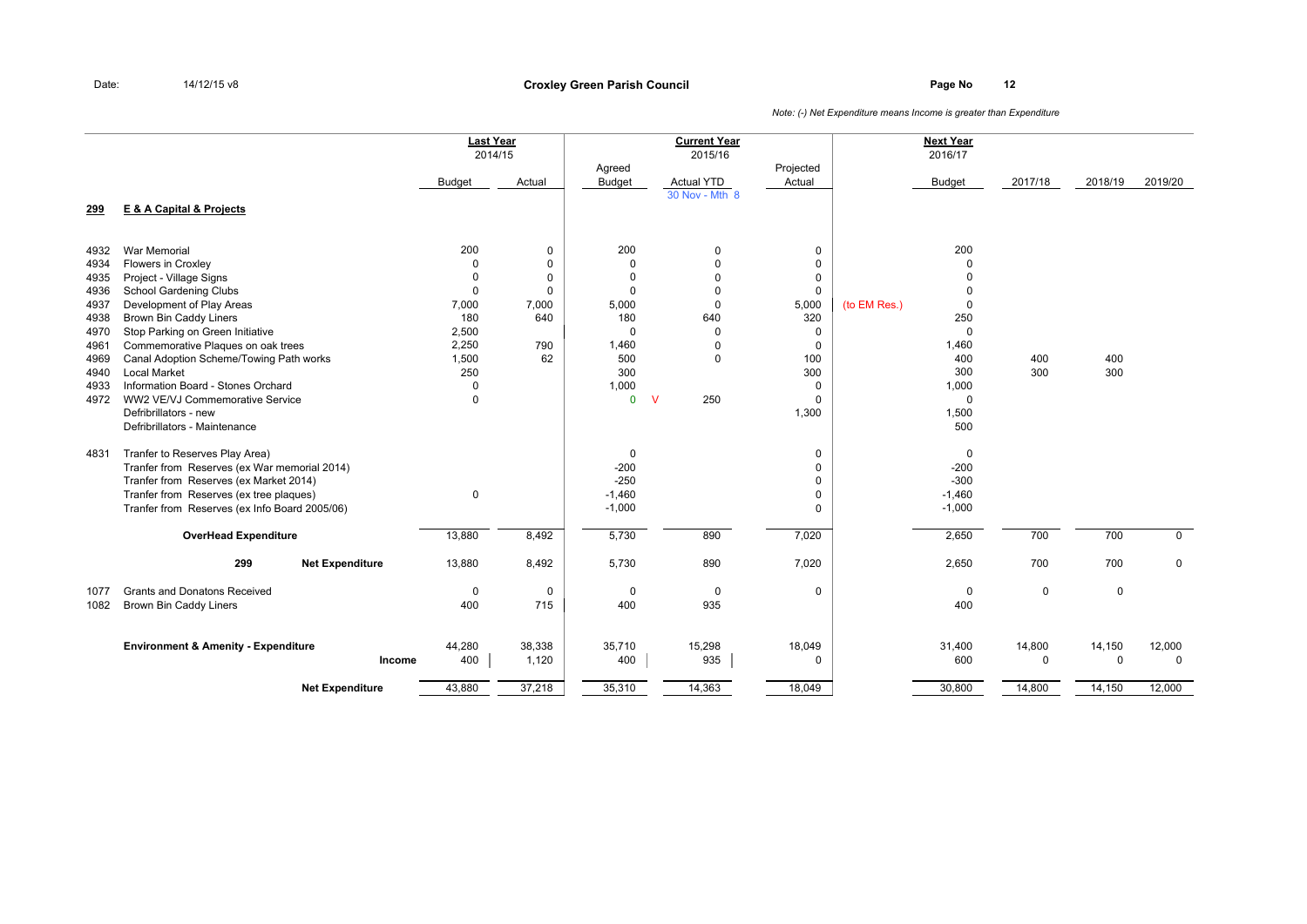**Page No <sup>13</sup> Croxley Green Parish Council**

|                                   |                                            | <b>Last Year</b><br>2014/15 |        | <b>Current Year</b><br>2015/16 |                   |        | <b>Next Year</b><br>2016/17 |         |         |             |
|-----------------------------------|--------------------------------------------|-----------------------------|--------|--------------------------------|-------------------|--------|-----------------------------|---------|---------|-------------|
|                                   |                                            |                             |        | Projected<br>Agreed            |                   |        |                             |         |         |             |
|                                   |                                            | Budget                      | Actual | Budget                         | <b>Actual YTD</b> | Actual | Budget                      | 2017/18 | 2018/19 | 2019/20     |
|                                   |                                            |                             |        |                                | 30 Nov - Mth 8    |        |                             |         |         |             |
| <b>Planning &amp; Development</b> |                                            |                             |        |                                |                   |        |                             |         |         |             |
| 301                               | Roads & Street Furniture                   |                             |        |                                |                   |        |                             |         |         |             |
| 4042                              | <b>Equipment Maintenance</b>               | 0                           | 0      | 0                              | 0                 | 0      | 0                           |         |         |             |
| 4043                              | Salt Bins/Salt                             | 500                         | 90     | 500                            |                   |        | 500                         |         |         |             |
| 4047                              | Footpath Maintenance                       | 1,000                       |        | 1,000                          |                   |        | 1,000                       |         |         |             |
| 4050                              | <b>Bus Shelters</b>                        | 100                         |        | 100                            | 0                 | 0      | 100                         |         |         |             |
| 4056                              | <b>Street Trees</b>                        | 0                           |        | 2,000                          | 0                 | 0      | 2,000                       | 2,000   | 2,000   |             |
|                                   | CMS Grant for Footpath Maint               | $-1,000$                    | 0      | $-1,000$                       | 0                 | 0      | $-1,000$                    |         |         |             |
|                                   | Tfr from Reserves (ex Salt Bins/Salt 2014) |                             |        | $-500$                         | 0                 | 0      | $-500$                      |         |         |             |
|                                   | Tfr from Reserves ex Equipment Maint       | 0                           | 0      | 0                              | 0                 | 0      |                             |         |         |             |
|                                   | From Reserves (ex Street Trees -2015)      | 0                           | 0      | $-500$                         | 0                 | 0      | $-2,000$                    |         |         |             |
|                                   | <b>OverHead Expenditure</b>                | 600                         | 90     | 1,600                          | 0                 | 0      | 100                         | 2,000   | 2,000   | $\mathbf 0$ |
|                                   | 301<br><b>Net Expenditure</b>              | 600                         | 90     | 1,600                          | 0                 | 0      | 100                         | 2,000   | 2,000   | 0           |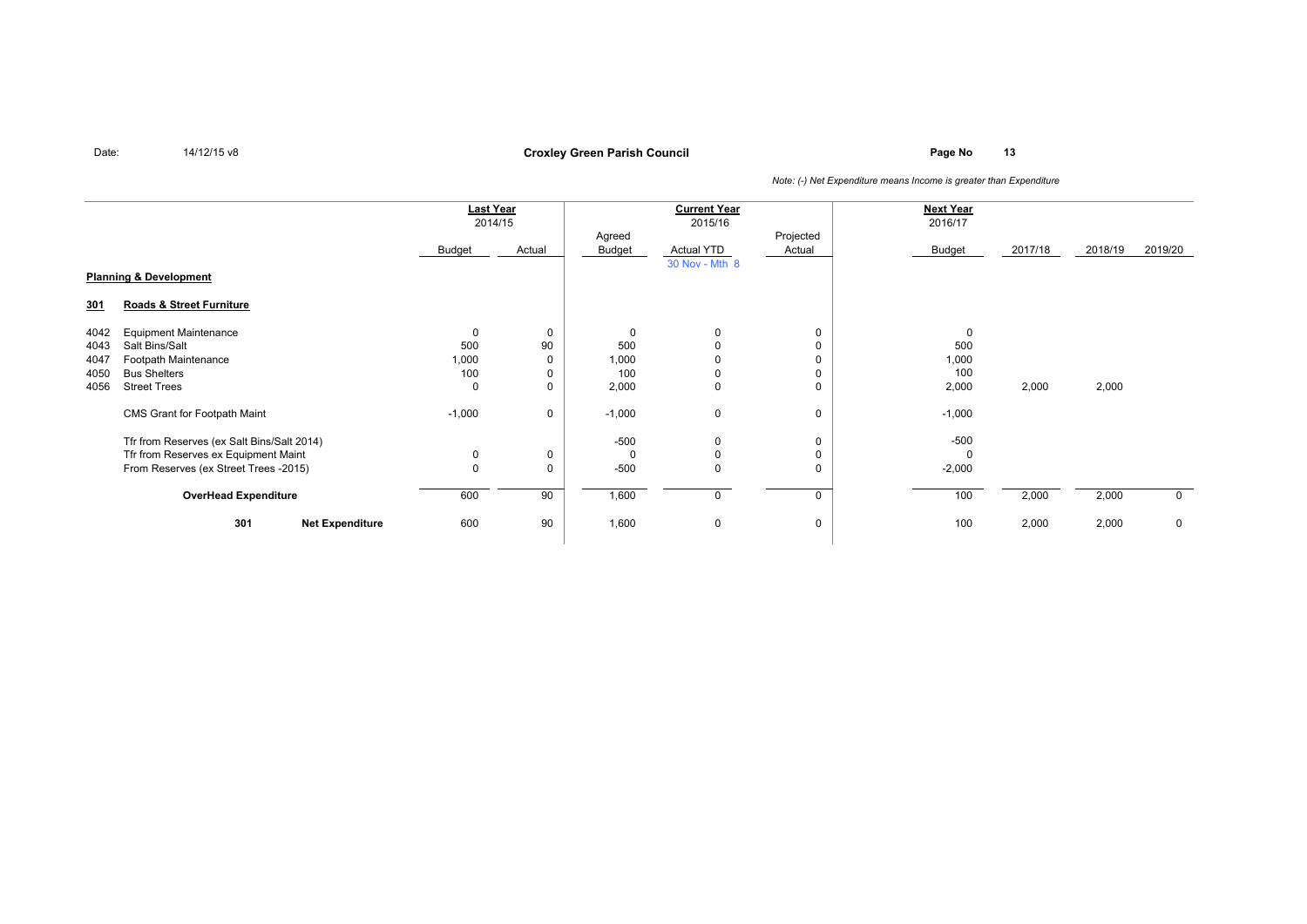**Page No <sup>14</sup> Croxley Green Parish Council**

|      |                               |        | <b>Last Year</b><br>2014/15 |                         | <b>Current Year</b><br>2015/16      | <b>Next Year</b><br>2016/17 |        |         |         |         |
|------|-------------------------------|--------|-----------------------------|-------------------------|-------------------------------------|-----------------------------|--------|---------|---------|---------|
|      |                               | Budget | Actual                      | Agreed<br><b>Budget</b> | <b>Actual YTD</b><br>30 Nov - Mth 8 | Projected<br>Actual         | Budget | 2017/18 | 2018/19 | 2019/20 |
| 302  | <b>Community Bus</b>          |        |                             |                         |                                     |                             |        |         |         |         |
| 4702 | <b>Community Bus</b>          | 6,900  | 5,720                       | 6,900                   | 4,550                               | 6,900                       | 6,900  | 6,900   | 6,900   | 6,900   |
|      | <b>OverHead Expenditure</b>   | 6,900  | 5,720                       | 6,900                   | 4,550                               | 6,900                       | 6,900  | 6,900   | 6,900   | 6,900   |
|      | 302<br><b>Net Expenditure</b> | 6,900  | 5,720                       | 6,900                   | 4,550                               | 6,900                       | 6,900  | 6,900   | 6,900   | 6,900   |